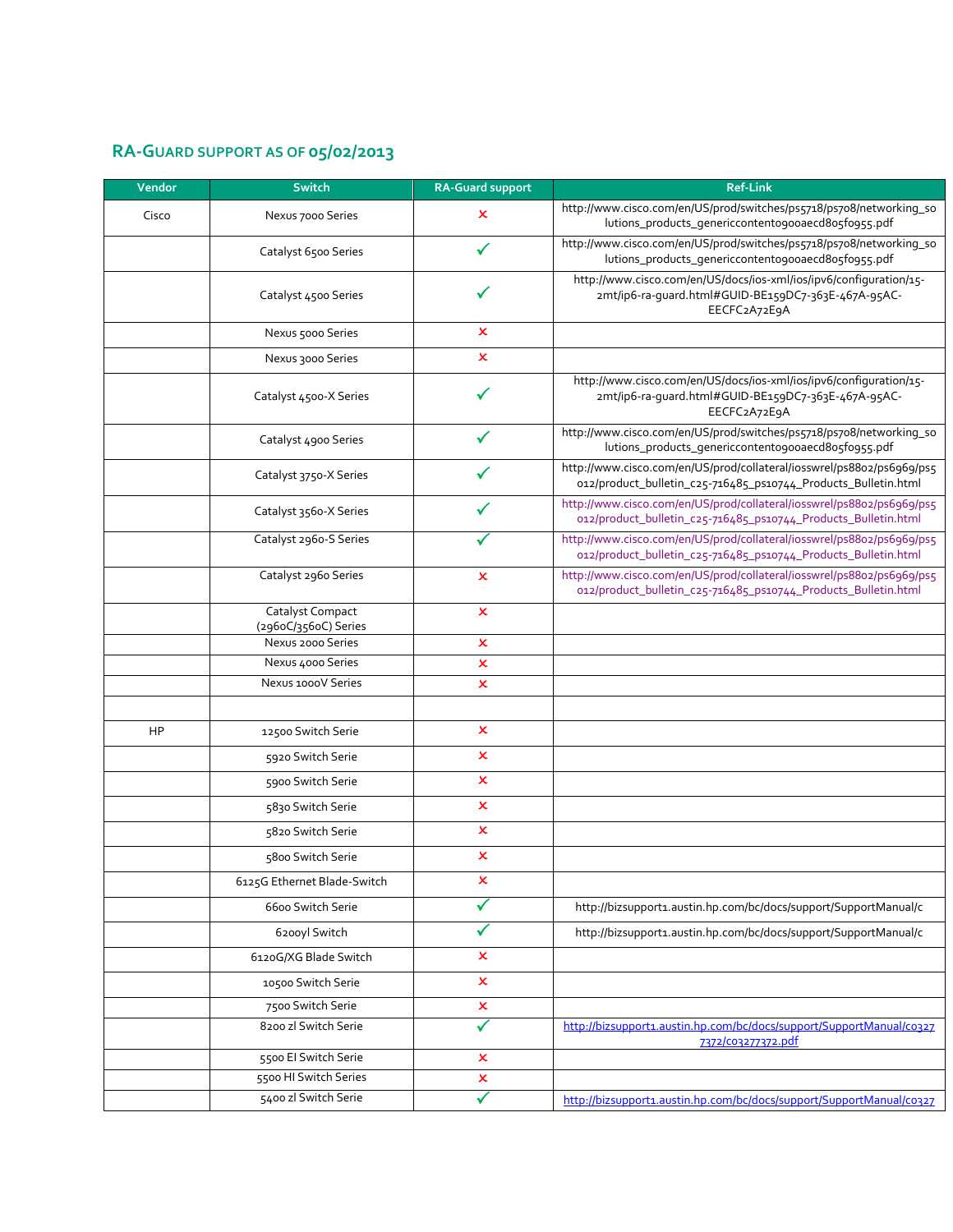|           |                             |                           | 7372/003277372.pdf                                                    |
|-----------|-----------------------------|---------------------------|-----------------------------------------------------------------------|
|           | 3800 Switch Serie           | $\pmb{\times}$            |                                                                       |
|           | 3500 Switch Serie           | $\checkmark$              | http://bizsupport1.austin.hp.com/bc/docs/support/SupportManual/co327  |
|           |                             |                           | 7372/c03277372.pdf                                                    |
|           | 2920 Switch-Serie           | $\pmb{\times}$            |                                                                       |
|           | 2910 al Switch Serie        | $\mathbf x$               |                                                                       |
|           | 2620 Switch Serie           | $\pmb{\times}$            |                                                                       |
|           | 2530 Switch-Serie           | $\pmb{\times}$            |                                                                       |
|           | 2520 Switch Serie           | $\pmb{\times}$            |                                                                       |
|           | 2510 Switch Serie           | $\boldsymbol{\mathsf{x}}$ |                                                                       |
|           |                             |                           |                                                                       |
| Enterasys | K-Series                    | $\pmb{\times}$            | http://www.enterasys.com/company/literature/k-ds.pdf                  |
|           | S-Series                    | $\blacklozenge$           | http://www.enterasys.com/company/literature/s-ds.pdf                  |
|           | 7100-Series                 | $\mathbf x$               |                                                                       |
|           | A-Series                    | $\pmb{\times}$            |                                                                       |
|           | <b>B-Series</b>             | $\pmb{\times}$            |                                                                       |
|           | C-Series                    | ×                         |                                                                       |
|           | 800-Series                  | $\pmb{\times}$            |                                                                       |
|           | D-Series                    | $\pmb{\times}$            |                                                                       |
|           | G-Series                    | $\pmb{\times}$            |                                                                       |
|           | I-Series                    | $\boldsymbol{\mathsf{x}}$ |                                                                       |
|           |                             |                           |                                                                       |
| Juniper   | EX2200                      | ×                         | http://www.qossamer-threads.com/lists/nsp/juniper/33317<br>$_{\odot}$ |
|           | EX3200                      | ×                         |                                                                       |
|           | EX3300                      | $\pmb{\times}$            |                                                                       |
|           | EX4200                      | $\pmb{\times}$            |                                                                       |
|           | EX4500                      | $\pmb{\times}$            |                                                                       |
|           | EX6200                      | $\pmb{\times}$            |                                                                       |
|           | EX8200                      | $\mathbf x$               |                                                                       |
|           | EX9200                      | $\mathsf{x}$              |                                                                       |
|           | QFX3500                     | $\mathbf x$               |                                                                       |
|           | QFX3600                     | $\pmb{\times}$            |                                                                       |
|           |                             |                           |                                                                       |
| Arista    | 7000 Family                 | $\pmb{\times}$            |                                                                       |
|           | 7500 Series                 | $\pmb{\times}$            |                                                                       |
|           | 7150 Series                 | $\pmb{\times}$            |                                                                       |
|           | 7100 Series                 | $\pmb{\times}$            |                                                                       |
|           | 7050 Series                 | $\pmb{\times}$            |                                                                       |
|           | 7048T-A Switches            | $\pmb{\times}$            |                                                                       |
|           |                             |                           |                                                                       |
| Brocade   | VDX 8770 Switch             | $\pmb{\times}$            |                                                                       |
|           | VDX 6730 Switch             | $\pmb{\times}$            |                                                                       |
|           | VDX 6730 Switch             | $\pmb{\times}$            |                                                                       |
|           | VDX6710 Switch              | $\pmb{\times}$            |                                                                       |
|           | ICX 6650 Switch             | $\pmb{\times}$            |                                                                       |
|           | ICX 6430 / 6450 / 6610      | $\pmb{\times}$            |                                                                       |
|           | Netiron CES 2000 Series     | $\pmb{\times}$            |                                                                       |
|           | 6910 Ethernet Access Switch | $\pmb{\times}$            |                                                                       |
|           | 8000 Switch                 | $\pmb{\times}$            |                                                                       |